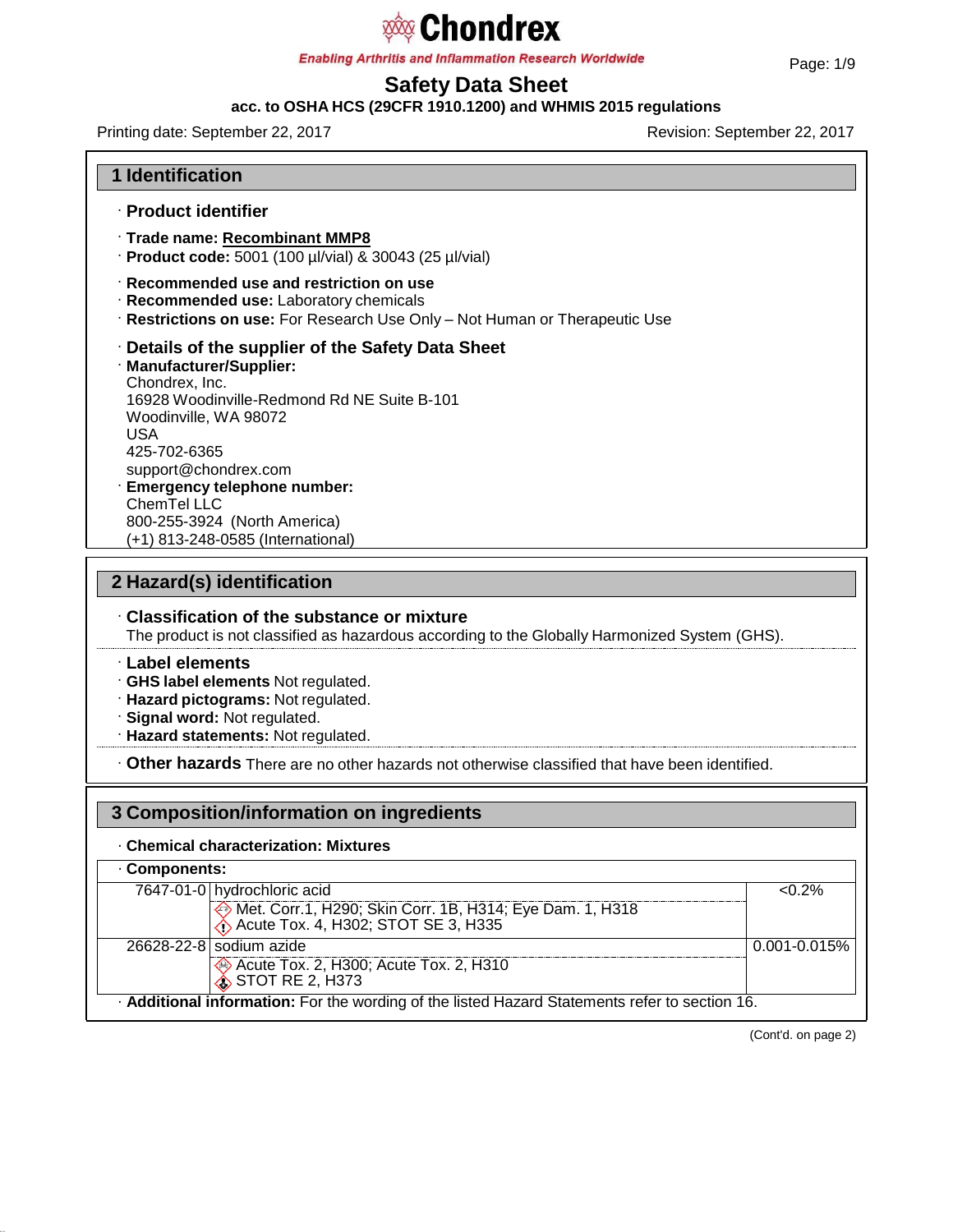# **Chondrex**

**Enabling Arthritis and Inflammation Research Worldwide** 

# **Safety Data Sheet**

**acc. to OSHA HCS (29CFR 1910.1200) and WHMIS 2015 regulations**

Printing date: September 22, 2017 Revision: September 22, 2017

#### **Trade name: Recombinant MMP8**

(Cont'd. of page 1)

### **4 First-aid measures**

- · **Description of first aid measures**
- · **After inhalation:** Supply fresh air; consult doctor in case of complaints.
- · **After skin contact:** Wash with soap and water. If skin irritation is experienced, consult a doctor.
- · **After eye contact:** Remove contact lenses if worn. Rinse opened eye for several minutes under running water. If symptoms persist, consult a doctor.
- · **After swallowing:** Rinse out mouth and then drink plenty of water. Do not induce vomiting; immediately call for medical help.
- · **Most important symptoms and effects, both acute and delayed:** Gastric or intestinal disorders when ingested. Nausea in case of ingestion.
- · **Indication of any immediate medical attention and special treatment needed:** No relevant information available.

## **5 Fire-fighting measures**

- · **Extinguishing media**
- · **Suitable extinguishing agents:** The product is not flammable.

Use fire fighting measures that suit the environment.

- · **For safety reasons unsuitable extinguishing agents:** None.
- · **Special hazards arising from the substance or mixture** No relevant information available.
- · **Advice for firefighters**
- · **Protective equipment:**

Wear self-contained respiratory protective device.

Wear fully protective suit.

## **6 Accidental release measures**

· **Personal precautions, protective equipment and emergency procedures** Ensure adequate ventilation.

Use personal protective equipment as required.

For large spills, wear protective clothing.

- · **Environmental precautions** No special measures required.
- · **Methods and material for containment and cleaning up**

Wipe up small spills with paper towel and discard.

For larger spills, add sawdust, chalk or other inert binding material, then sweep up and discard.

· **Reference to other sections** See Section 7 for information on safe handling. See Section 8 for information on personal protection equipment.

(Cont'd. on page 3)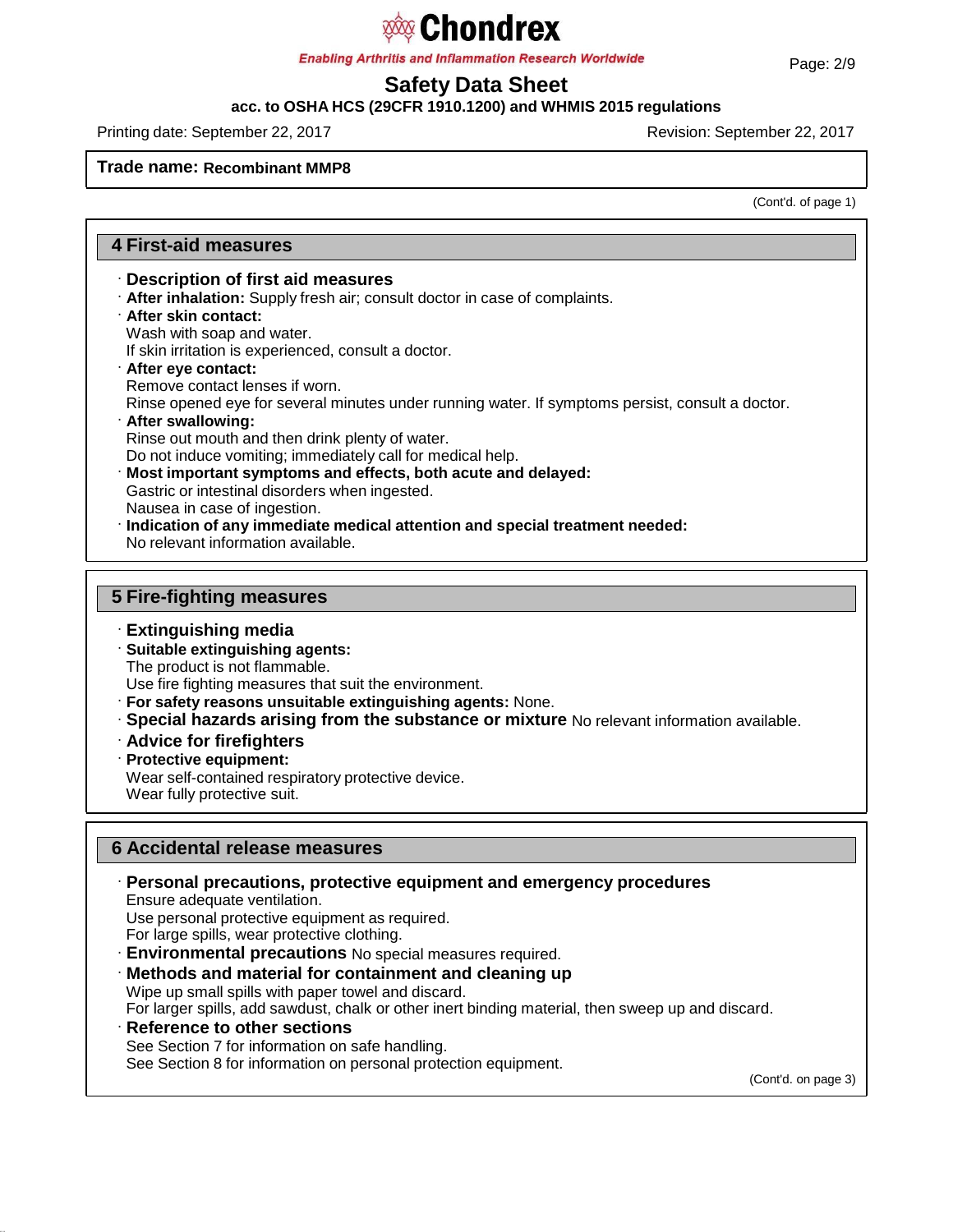**Enabling Arthritis and Inflammation Research Worldwide** 

# **Safety Data Sheet**

# **acc. to OSHA HCS (29CFR 1910.1200) and WHMIS 2015 regulations**

Printing date: September 22, 2017 **Revision: September 22, 2017** Revision: September 22, 2017

**Trade name: Recombinant MMP8**

(Cont'd. of page 2)

See Section 13 for disposal information.

## **7 Handling and storage**

- · **Handling**
- · **Precautions for safe handling:** Open and handle receptacle with care.
- · **Information about protection against explosions and fires:** No special measures required.
- · **Conditions for safe storage, including any incompatibilities**
- · **Storage**
- · **Requirements to be met by storerooms and receptacles:** Store in cool, dry conditions in well sealed receptacles.
- · **Information about storage in one common storage facility:** No relevant information available.
- · **Further information about storage conditions:** Do not freeze.
- Store at temperatures not exceeding 4 °C / 40 °F.
- · **Specific end use(s)** No relevant information available.

### **8 Exposure controls/personal protection**

|  |  | Control parameters |
|--|--|--------------------|
|--|--|--------------------|

| Components with limit values that require monitoring at the workplace: |                                                                                                                     |  |  |  |  |
|------------------------------------------------------------------------|---------------------------------------------------------------------------------------------------------------------|--|--|--|--|
| 7647-01-0 hydrochloric acid                                            |                                                                                                                     |  |  |  |  |
| PEL (USA)                                                              | Ceiling limit value: 7 mg/m <sup>3</sup> , 5 ppm                                                                    |  |  |  |  |
| REL (USA)                                                              | Ceiling limit value: 7 mg/m <sup>3</sup> , 5 ppm                                                                    |  |  |  |  |
| TLV (USA)                                                              | Ceiling limit value: 2.98 mg/m <sup>3</sup> , 2 ppm                                                                 |  |  |  |  |
| EL (Canada)                                                            | Ceiling limit value: 2 ppm                                                                                          |  |  |  |  |
| EV (Canada)                                                            | Ceiling limit value: 2 ppm                                                                                          |  |  |  |  |
|                                                                        | LMPE (Mexico) Ceiling limit value: 2 ppm                                                                            |  |  |  |  |
|                                                                        | A4                                                                                                                  |  |  |  |  |
| 26628-22-8 sodium azide                                                |                                                                                                                     |  |  |  |  |
| REL (USA)                                                              | Ceiling limit value: $0.3**$ mg/m <sup>3</sup> , $0.1*$ ppm<br>*as HN3; **as NaN3; Skin                             |  |  |  |  |
| TLV (USA)                                                              | Ceiling limit value: $0.29**$ mg/m <sup>3</sup> , $0.11*$ ppm<br>*as HN3 vapor **as NaN3                            |  |  |  |  |
| EL (Canada)                                                            | Ceiling limit value: $0.29*$ mg/m <sup>3</sup> , $0.11**$ ppm<br>*sodium azide;**hydrazoic acid vapour              |  |  |  |  |
| EV (Canada)                                                            | Ceiling limit value: 0.26 mg/m <sup>3</sup> , 0.1 ppm                                                               |  |  |  |  |
|                                                                        | LMPE (Mexico) Ceiling limit value: $0.29 0.11$ <sup>*</sup> mg/m <sup>3</sup><br>A4,*como vapor de ácido hidrazoico |  |  |  |  |
|                                                                        | (Cont'd. on page 4)                                                                                                 |  |  |  |  |

Page: 3/9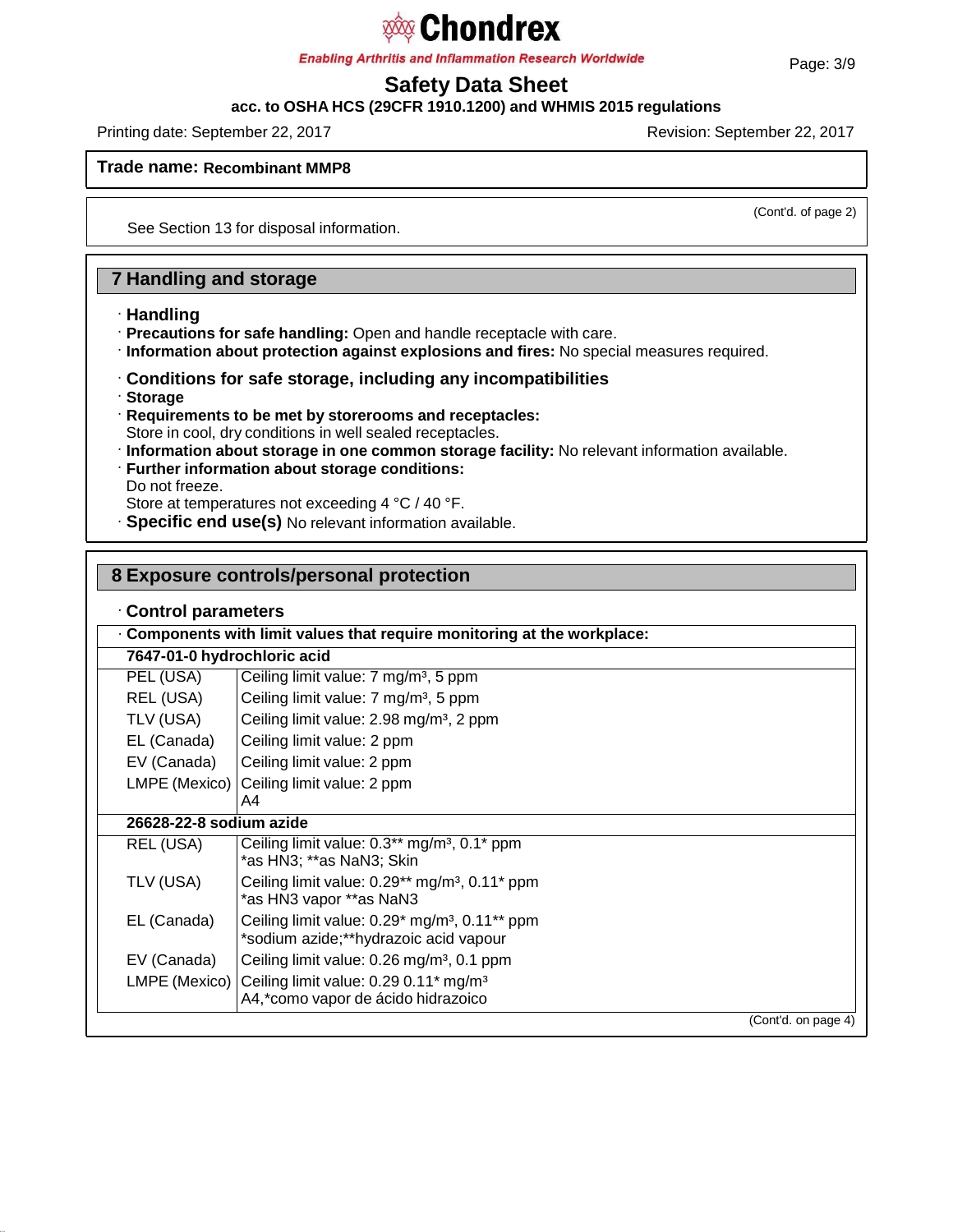**Enabling Arthritis and Inflammation Research Worldwide** 

# **Safety Data Sheet**

### **acc. to OSHA HCS (29CFR 1910.1200) and WHMIS 2015 regulations**

Printing date: September 22, 2017 Revision: September 22, 2017

**Trade name: Recombinant MMP8**

(Cont'd. of page 3)

- · **Exposure controls**
- · **Personal protective equipment:**
- · **General protective and hygienic measures:**
- The usual precautionary measures for handling chemicals should be followed.
- Keep away from foodstuffs, beverages and feed.
- · **Engineering controls:** No relevant information available.
- · **Breathing equipment:** Not required under normal conditions of use.
- · **Protection of hands:** Rubber gloves
- · **Material of gloves** Latex or nitrile gloves may be used.
- · **Eye protection:**



Safety glasses

Follow relevant national guidelines concerning the use of protective eyewear.

#### · **Body protection:**

Not required under normal conditions of use.

- Protection may be required for spills.
- · **Limitation and supervision of exposure into the environment** No special requirements.
- · **Risk management measures** No special requirements.

| 9 Physical and chemical properties                      |                                               |                     |  |  |
|---------------------------------------------------------|-----------------------------------------------|---------------------|--|--|
| · Information on basic physical and chemical properties |                                               |                     |  |  |
| · Appearance:                                           |                                               |                     |  |  |
| Form:                                                   | Liquid                                        |                     |  |  |
| Color:                                                  | Clear                                         |                     |  |  |
| Odor:                                                   | Odorless                                      |                     |  |  |
| <b>Odor threshold:</b>                                  | Not determined.                               |                     |  |  |
| $\cdot$ pH-value at 20°C (68 °F):                       | <b>Neutral</b>                                |                     |  |  |
| · Melting point/Melting range:                          | $\sim$ -1°C (33.8 °F)                         |                     |  |  |
| · Boiling point/Boiling range:                          | ~101°C (~213.8 °F)                            |                     |  |  |
| · Flash point:                                          | Not applicable.                               |                     |  |  |
| · Flammability (solid, gaseous):                        | Not applicable.                               |                     |  |  |
| · Auto-ignition temperature:                            | Not determined.                               |                     |  |  |
| · Decomposition temperature:                            | Not determined.                               |                     |  |  |
| Danger of explosion:                                    | Product does not present an explosion hazard. |                     |  |  |
| · Explosion limits                                      |                                               |                     |  |  |
| Lower:                                                  | Not determined                                |                     |  |  |
| Upper:                                                  | Not determined.                               |                     |  |  |
| · Oxidizing properties:                                 | Not determined.                               |                     |  |  |
| · Vapor pressure:                                       | Not determined.                               |                     |  |  |
|                                                         |                                               | (Cont'd, on page 5) |  |  |

#### Page: 4/9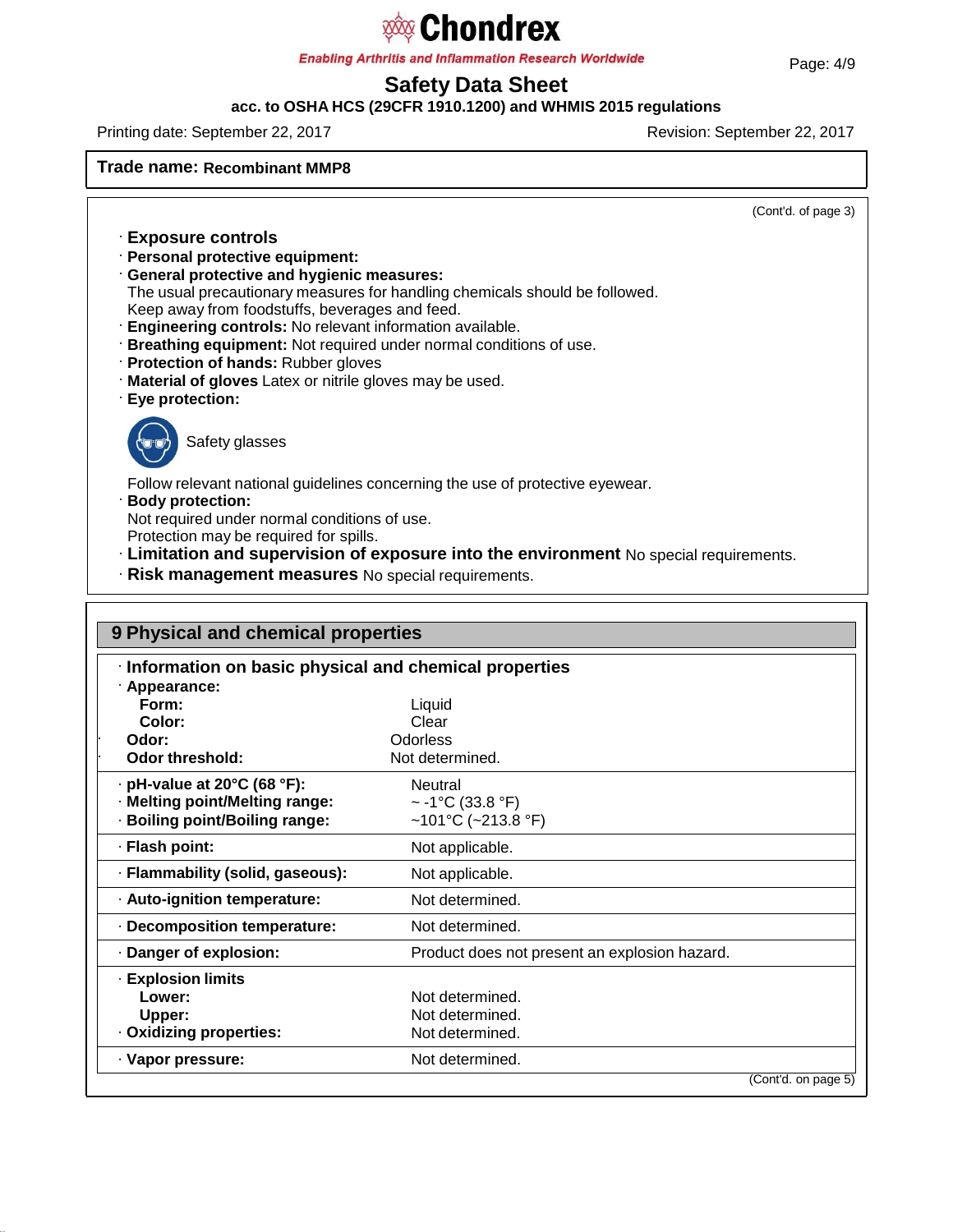**Enabling Arthritis and Inflammation Research Worldwide** 

# **Safety Data Sheet**

## **acc. to OSHA HCS (29CFR 1910.1200) and WHMIS 2015 regulations**

Printing date: September 22, 2017 Revision: September 22, 2017

**Trade name: Recombinant MMP8**

|                                                            |                                    | (Cont'd. of page 4) |
|------------------------------------------------------------|------------------------------------|---------------------|
| · Density:                                                 |                                    |                     |
| <b>Relative density:</b>                                   | $1.00 \pm 0.02$                    |                     |
| Vapor density:                                             | Not determined.                    |                     |
| <b>Evaporation rate:</b>                                   | Not determined.                    |                     |
| · Solubility in / Miscibility with                         |                                    |                     |
| Water:                                                     | Fully miscible.                    |                     |
| · Partition coefficient (n-octanol/water): Not determined. |                                    |                     |
| · Viscosity                                                |                                    |                     |
| Dynamic:                                                   | Not determined.                    |                     |
| Kinematic:                                                 | Not determined.                    |                     |
| <b>Other information</b>                                   | No relevant information available. |                     |

## **10 Stability and reactivity**

- · **Reactivity:** No relevant information available.
- · **Chemical stability:** Stable under normal temperatures and pressures.
- · **Thermal decomposition / conditions to be avoided:**
- No decomposition if used and stored according to specifications.
- · **Possibility of hazardous reactions** Reacts with strong oxidizing agents.
- · **Conditions to avoid** Excessive heat.
- · **Incompatible materials** No relevant information available.
- · **Hazardous decomposition products**

Under fire conditions only: Possible in traces.

## **11 Toxicological information**

### · **Information on toxicological effects**

· **Acute toxicity:**

### · **LD/LC50 values that are relevant for classification:**

**26628-22-8 sodium azide**

**Oral** LD50 27 mg/kg (rat)

Dermal LD50 20 mg/kg (rabbit)

#### · **Primary irritant effect:**

- · **On the skin:** Based on available data, the classification criteria are not met.
- · **On the eye:** Based on available data, the classification criteria are not met.
- · **Sensitization:** Based on available data, the classification criteria are not met.

#### · **IARC (International Agency for Research on Cancer):**

None of the ingredients are listed.

(Cont'd. on page 6)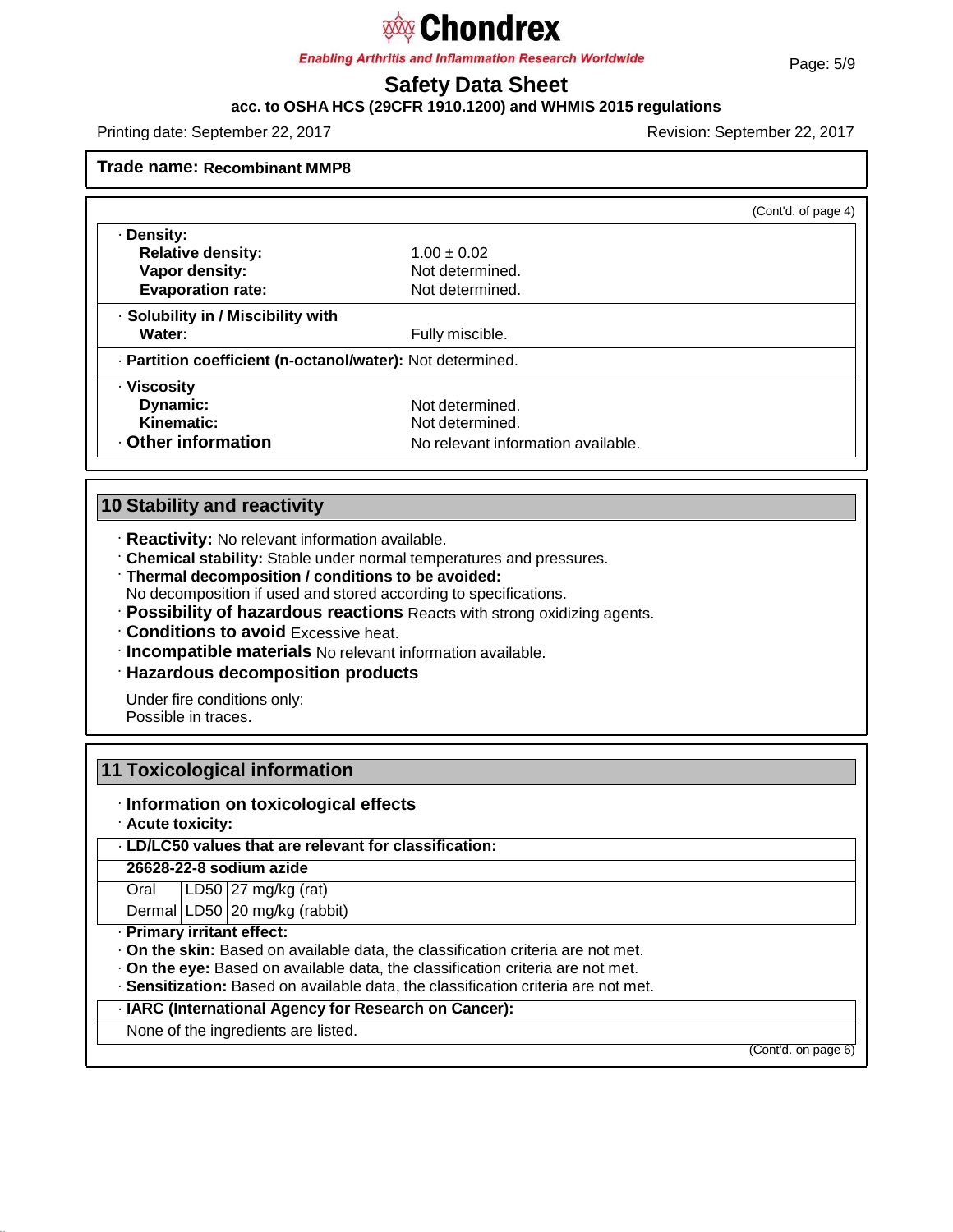**Enabling Arthritis and Inflammation Research Worldwide** 

# **Safety Data Sheet**

**acc. to OSHA HCS (29CFR 1910.1200) and WHMIS 2015 regulations**

Printing date: September 22, 2017 Revision: September 22, 2017

#### **Trade name: Recombinant MMP8**

(Cont'd. of page 5)

### · **NTP (National Toxicology Program):**

None of the ingredients are listed.

· **OSHA-Ca (Occupational Safety & Health Administration):**

None of the ingredients are listed.

· **Probable route(s) of exposure:**

Ingestion.

Inhalation.

Eye contact.

Skin contact.

· **Germ cell mutagenicity:** Based on available data, the classification criteria are not met.

- · **Carcinogenicity:** Based on available data, the classification criteria are not met.
- · **Reproductive toxicity:** Based on available data, the classification criteria are not met.
- · **STOT-single exposure:** Based on available data, the classification criteria are not met.
- · **STOT-repeated exposure:** Based on available data, the classification criteria are not met.
- · **Aspiration hazard:** Based on available data, the classification criteria are not met.

| <b>12 Ecological information</b>                                                                                  |  |  |  |  |
|-------------------------------------------------------------------------------------------------------------------|--|--|--|--|
| $\cdot$ Toxicity<br><b>Aquatic toxicity</b>                                                                       |  |  |  |  |
| The product contains materials that are harmful to the environment.                                               |  |  |  |  |
| 26628-22-8 sodium azide                                                                                           |  |  |  |  |
| LC50   10.5 mg/l (Oncorhynchus mykiss)                                                                            |  |  |  |  |
| 5.46 mg/l (pimephales promelas)                                                                                   |  |  |  |  |
| EC50 0.35 mg/l (Pseudokirchneriella subcapitata)                                                                  |  |  |  |  |
| · Persistence and degradability No relevant information available.                                                |  |  |  |  |
| · Bioaccumulative potential: No relevant information available.                                                   |  |  |  |  |
| . Mobility in soil: No relevant information available.                                                            |  |  |  |  |
| Additional ecological information                                                                                 |  |  |  |  |
| · General notes:                                                                                                  |  |  |  |  |
| Do not allow undiluted product or large quantities of it to reach ground water, water course or sewage<br>system. |  |  |  |  |
| · Results of PBT and vPvB assessment                                                                              |  |  |  |  |
| $\cdot$ PBT: Not applicable.                                                                                      |  |  |  |  |
| · vPvB: Not applicable.                                                                                           |  |  |  |  |
| . Other adverse effects No relevant information available.                                                        |  |  |  |  |

(Cont'd. on page 7)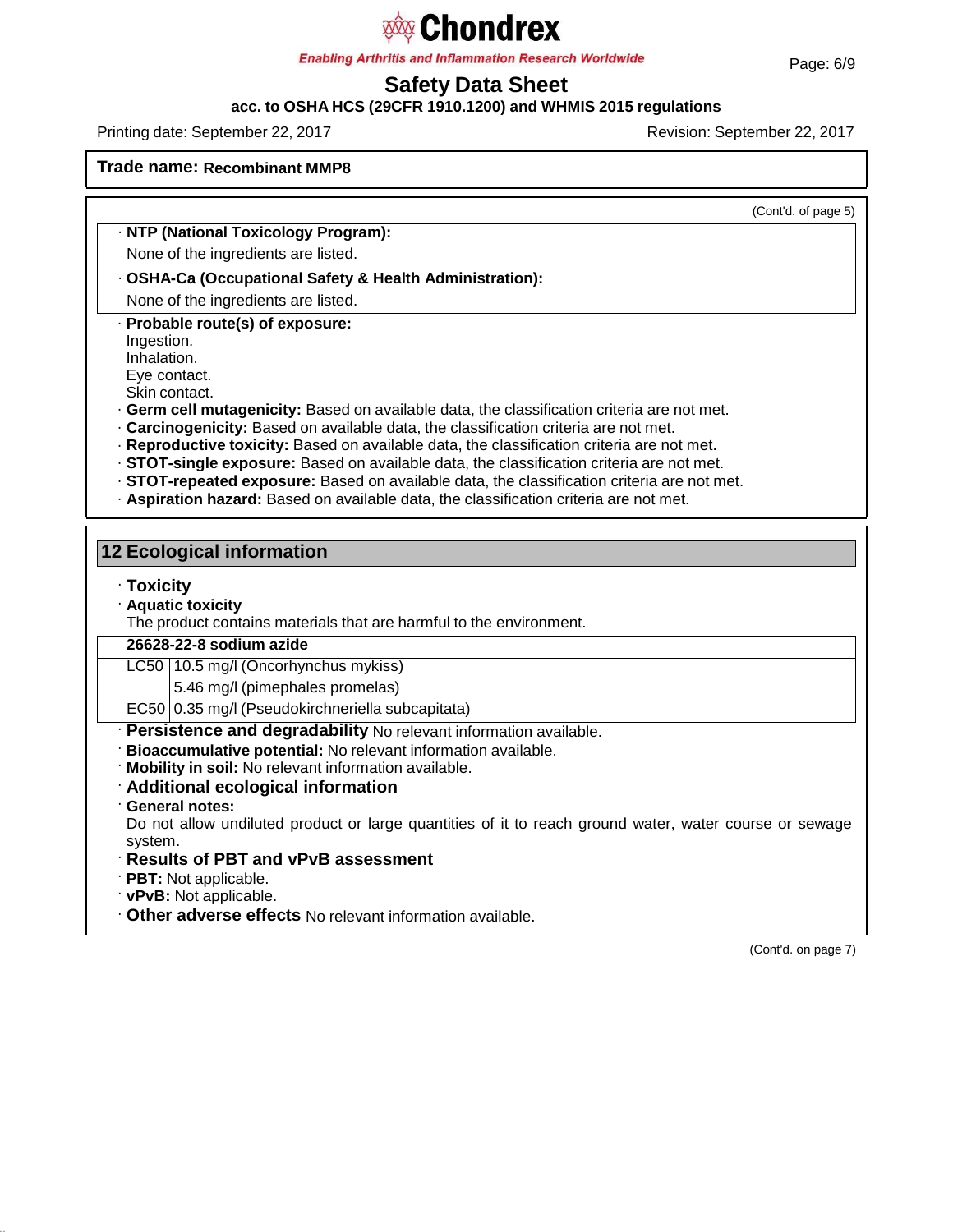**Enabling Arthritis and Inflammation Research Worldwide** 

# **Safety Data Sheet**

### **acc. to OSHA HCS (29CFR 1910.1200) and WHMIS 2015 regulations**

Printing date: September 22, 2017 **Revision: September 22, 2017** Revision: September 22, 2017

### **Trade name: Recombinant MMP8**

(Cont'd. of page 6)

## **13 Disposal considerations**

### · **Waste treatment methods**

· **Recommendation:**

The user of this material has the responsibility to dispose of unused material, residues and containers in compliance with all relevant local, state and federal laws and regulations regarding treatment, storage and disposal for hazardous and nonhazardous wastes.

#### · **Uncleaned packagings**

· **Recommendation:** Disposal must be made according to official regulations.

| <b>14 Transport information</b>                                                     |                 |  |
|-------------------------------------------------------------------------------------|-----------------|--|
| · UN-Number<br>· DOT, ADR, IMDG, IATA                                               | Not regulated.  |  |
| $\cdot$ UN proper shipping name<br>· DOT, ADR, IMDG, IATA                           | Not regulated.  |  |
| · Transport hazard class(es)                                                        |                 |  |
| · DOT, ADR, IMDG, IATA<br>· Class                                                   | Not regulated.  |  |
| · Packing group<br>· DOT, ADR, IMDG, IATA                                           | Not regulated.  |  |
| <b>Environmental hazards</b><br>· Marine pollutant:                                 | No.             |  |
| · Special precautions for user                                                      | Not applicable. |  |
| · Transport in bulk according to Annex II of<br><b>MARPOL73/78 and the IBC Code</b> | Not applicable. |  |

| 15 Regulatory information                                                                                                                    |  |  |
|----------------------------------------------------------------------------------------------------------------------------------------------|--|--|
| $\cdot$ Safety, health and environmental regulations/legislation specific for the substance or<br>mixture<br>· United States (USA)<br>· SARA |  |  |
| · Section 302 (extremely hazardous substances):                                                                                              |  |  |
| None of the ingredients are listed.                                                                                                          |  |  |
| · Section 355 (extremely hazardous substances):                                                                                              |  |  |
| 7647-01-0 hydrochloric acid                                                                                                                  |  |  |
| 26628-22-8 sodium azide                                                                                                                      |  |  |
| (Cont'd. on page 8)                                                                                                                          |  |  |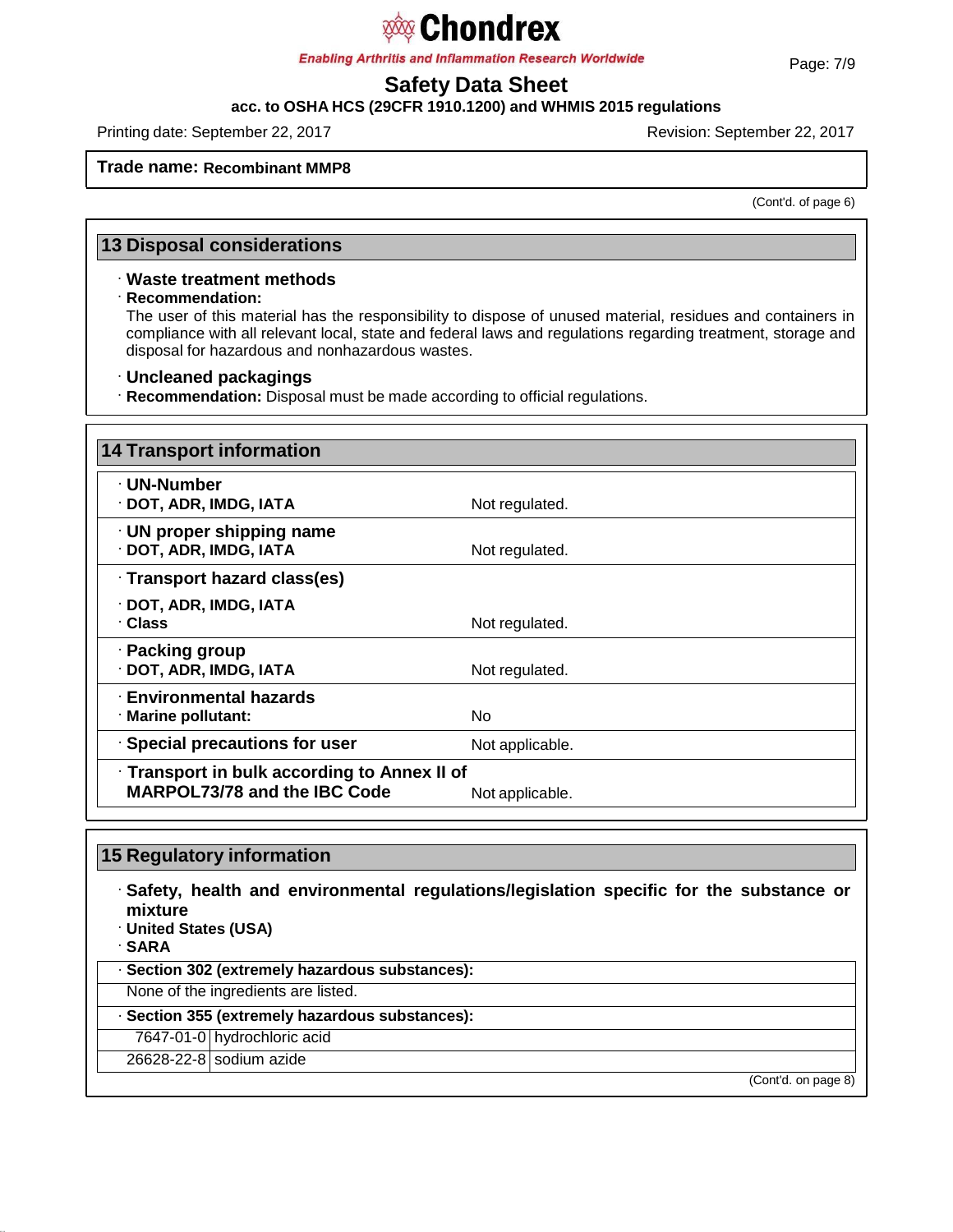# **sology Chondrex**

**Enabling Arthritis and Inflammation Research Worldwide** 

# **Safety Data Sheet**

**acc. to OSHA HCS (29CFR 1910.1200) and WHMIS 2015 regulations**

Printing date: September 22, 2017 Revision: September 22, 2017

**Trade name: Recombinant MMP8**

(Cont'd. of page 7)

· **Section 313 (Specific toxic chemical listings):**

26628-22-8 sodium azide

· **TSCA (Toxic Substances Control Act)**

All ingredients are listed.

· **Proposition 65 (California)**

· **Chemicals known to cause cancer:**

None of the ingredients are listed.

· **Chemicals known to cause reproductive toxicity for females:**

None of the ingredients are listed.

· **Chemicals known to cause reproductive toxicity for males:**

None of the ingredients are listed.

· **Chemicals known to cause developmental toxicity:**

None of the ingredients are listed.

· **Carcinogenic categories**

· **EPA (Environmental Protection Agency):**

None of the ingredients are listed.

· **IARC (International Agency for Research on Cancer):**

None of the ingredients are listed.

· **NIOSH-Ca (National Institute for Occupational Safety and Health):**

None of the ingredients are listed.

· **Canadian Domestic Substances List (DSL):**

All ingredients are listed.

## **16 Other information**

This information is based on our present knowledge. However, this shall not constitute a guarantee for any specific product features and shall not establish a legally valid contractual relationship.

· **Date of preparation / last revision** September 22, 2017 / -

· **Abbreviations and acronyms:** ADR: European Agreement concerning the International Carriage of Dangerous Goods by Road IMDG: International Maritime Code for Dangerous Goods DOT: US Department of Transportation IATA: International Air Transport Association CAS: Chemical Abstracts Service (division of the American Chemical Society) LC50: Lethal concentration, 50 percent LD50: Lethal dose, 50 percent PBT: Persistant, Bio-accumulable, Toxique vPvB: very Persistent and very Bioaccumulative NIOSH: National Institute for Occupational Safety and Health OSHA: Occupational Safety & Health Administration Met. Corr.1: Corrosive to metals – Category 1 Acute Tox. 2: Acute toxicity – Category 2 Acute Tox. 4: Acute toxicity – Category 4 Skin Corr. 1B: Skin corrosion/irritation – Category 1B Eye Dam. 1: Serious eye damage/eye irritation – Category 1 STOT SE 3: Specific target organ toxicity (single exposure) – Category 3

(Cont'd. on page 9)